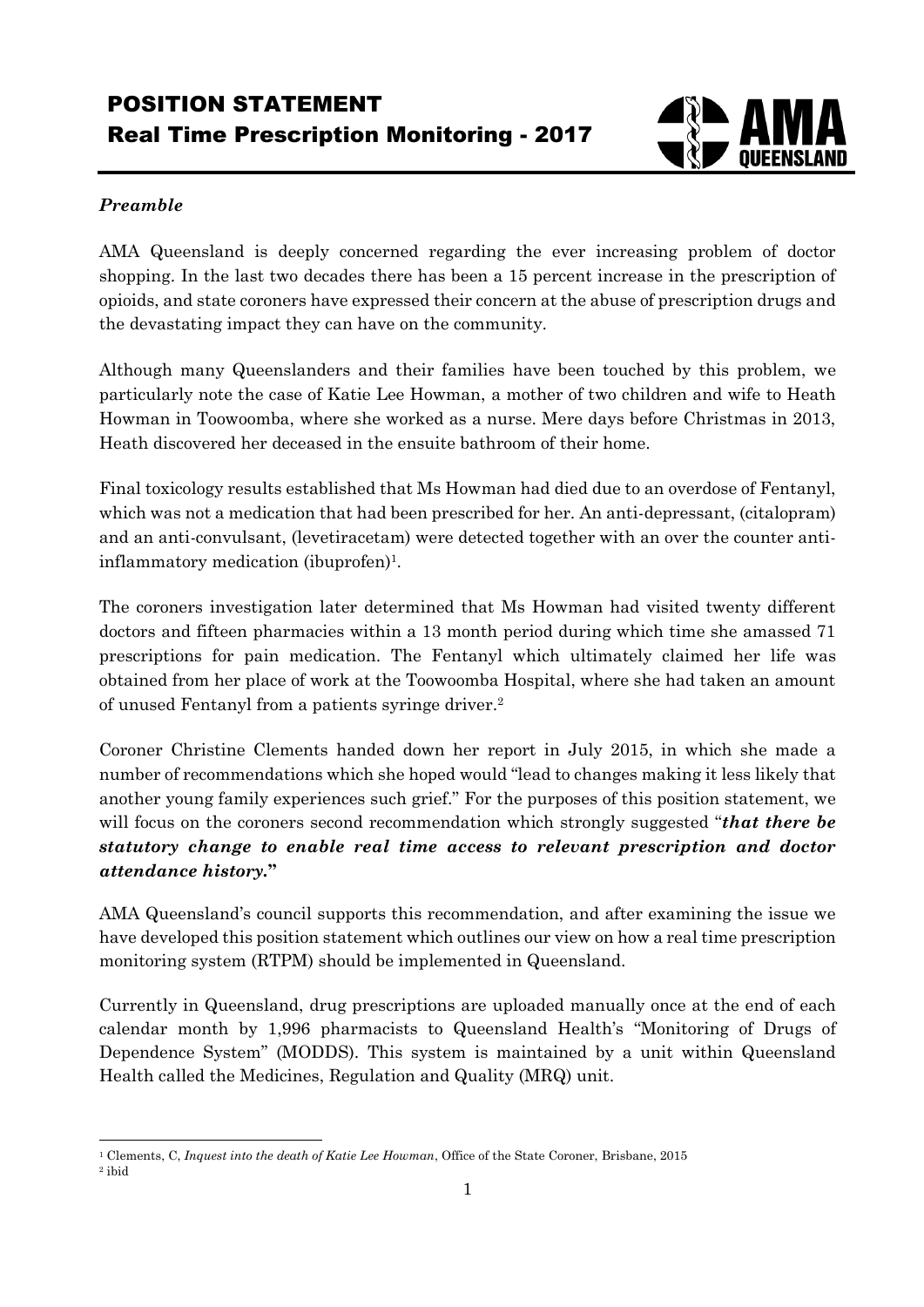The current MODDS database includes;

- all dispensed S8 prescriptions (PBS & private) from community pharmacies
- the status of a persons opioid treatment program (OTP) registration
- details of OTP admissions & discharges, (eg, drug of dependence, route of administration)
- Details of approvals under the Regulation for treatment of dependence on S8 drugs
- Details of enquiries from prescribers and relevant treatment information
- Access to clinical advisers (RNs) to discuss management of complex patients and legal obligations
- Access to senior medical adviser to discuss management of complex patients

Prescribers can then access the information in the MODDS database via a 24/7 telephone enquiry service which would provide them with any significant clinical and medical information for many patients where there has been a long term history of use.

Although the MODDS database is quite comprehensive in the data it captures, clearly a monthly update is an insufficient time frame when trying to prevent people from doctor shopping and obtaining multiple prescriptions for opioids and other addictive drugs.

A national RTPM monitoring system is the best option to solve the problem, and we are aware that the Commonwealth Government is in discussions with all Australian jurisdictions regarding a national real time prescription monitoring model called the "Electronic Recording and Reporting of Controlled Drugs" (ERRCD) system.

However, advice we have received from State and Commonwealth sources is that the introduction of the ERRCD is still many years away.

## *AMA Queensland Position*

AMA Queensland agrees that the problem of doctor shopping in Queensland is a serious issue that needs to be urgently addressed.

We believe that the ERRCD is the best approach for resolving this issue, however the projected long period of time (and potential for further delays) will mean that many more lives are put at risk before it becomes a reality.

Until a national system has been implemented, AMA Queensland believes a staged approach could be implemented to introduce real time prescription monitoring within Queensland, a system which could then be phased into the national system.

**Stage One – Evidence and Evaluation:** AMA Queensland is aware of the success of the RTPM model in Tasmania which resulted in an end to doctor shopping for Schedule 8 medicines after it was implemented<sup>3</sup>. The Tasmanian model could provide a useful initial evidence base for Queensland's system. AMA Queensland believes that it would be beneficial

 <sup>3</sup> Reynolds, A, Boyles, P (2017), Clinical Care and regulation of opiod use: The Tasmanian Model, Medicine Today 2017; 18(3 Suppl): 17-21